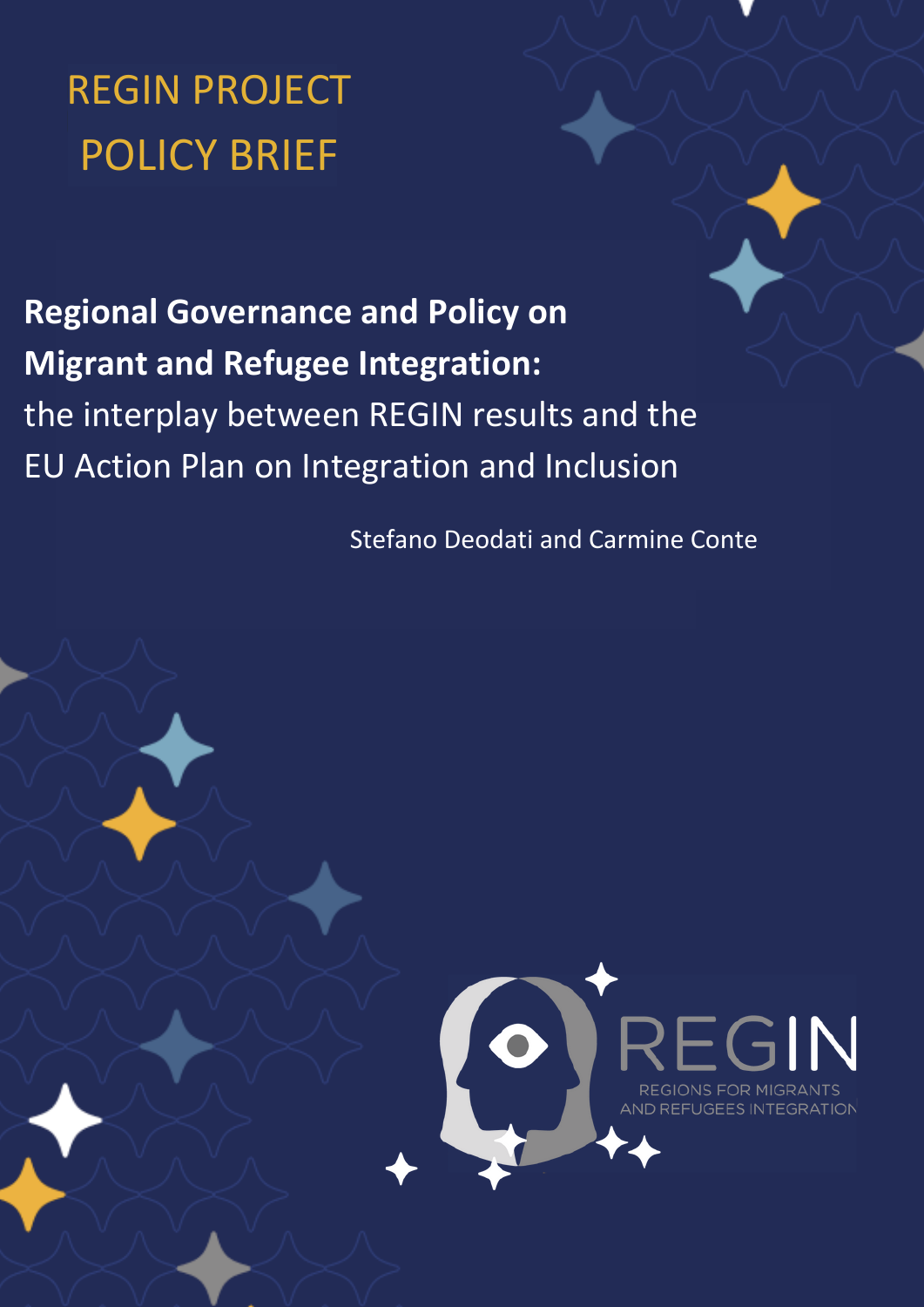# **TABLE OF CONTENTS**

| 1.Introduction                                                     | 4  |
|--------------------------------------------------------------------|----|
| 2. Comparing REGIN Governance results with EU Action Plan          | 6  |
| 2.1 Governance of migrant integration                              | 6  |
| 2.2 Multi-stakeholders' partnership: what role for regional actors |    |
| and stakeholders                                                   | 6  |
| 2.3 Multi-level coordination: national, regional and local level   | 9  |
| 3. Comparing REGIN sectoral policy results with the EU Action Plan | 10 |
| 3.1 Integration Policy areas                                       | 10 |
| 3.2 Education and Training                                         | 12 |
| 3.3 Employment and Skills                                          | 13 |
| 3.4 Health                                                         | 14 |
| 3.5 Housing                                                        | 16 |
| 3.6 Data Availability                                              | 17 |
| <b>4. Conclusion and Recommendations</b>                           | 18 |
| <b>Bibliography</b>                                                | 20 |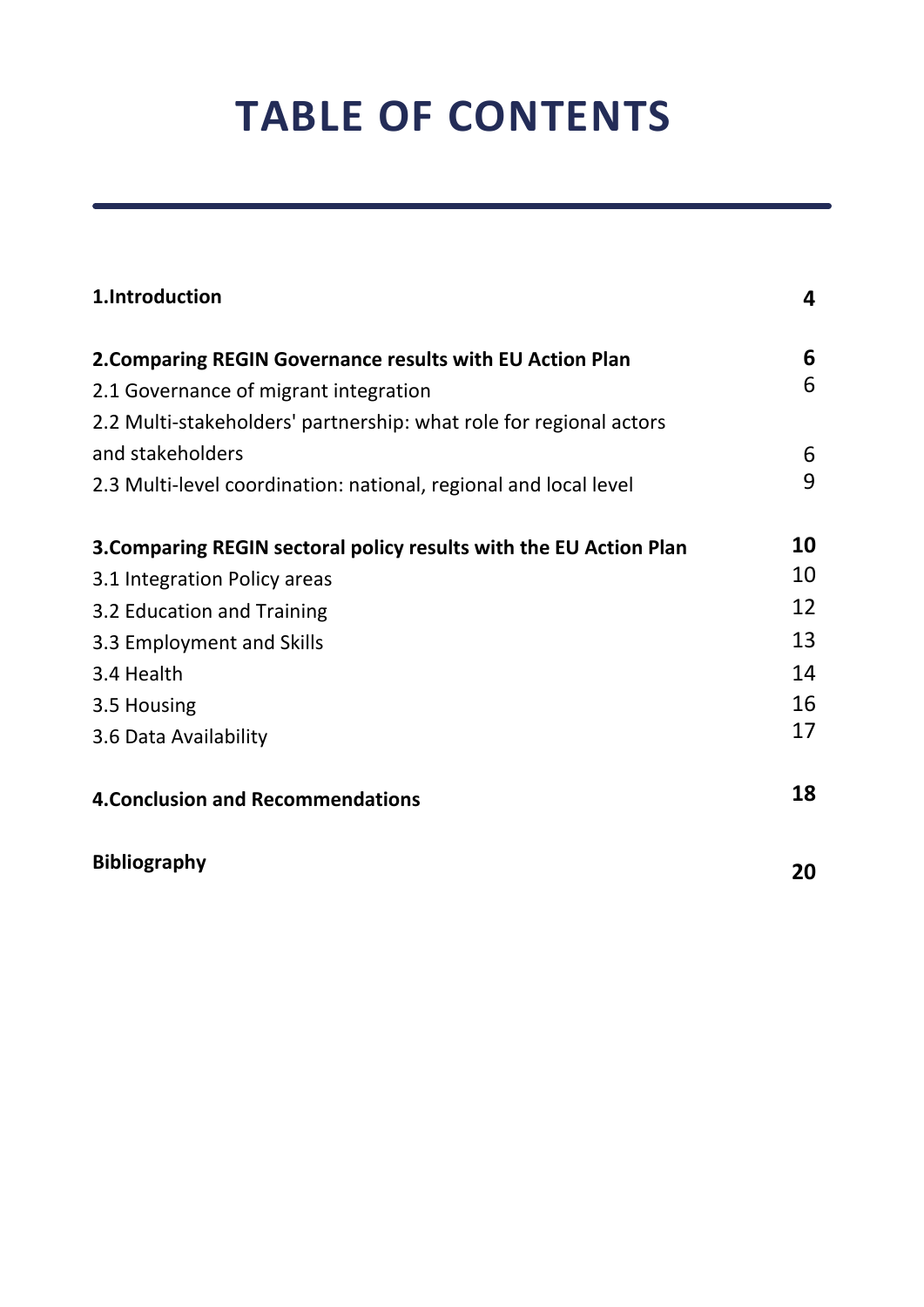

# No part of this publication may be reproduced or cited in any form or by any means without reference to its title and authors.

All rights reserved.

Exclusive responsibility for the expressed opinions is borne by the authors.





The REGIN project is funded by the European Union's Asylum, Migration and Integration Fund.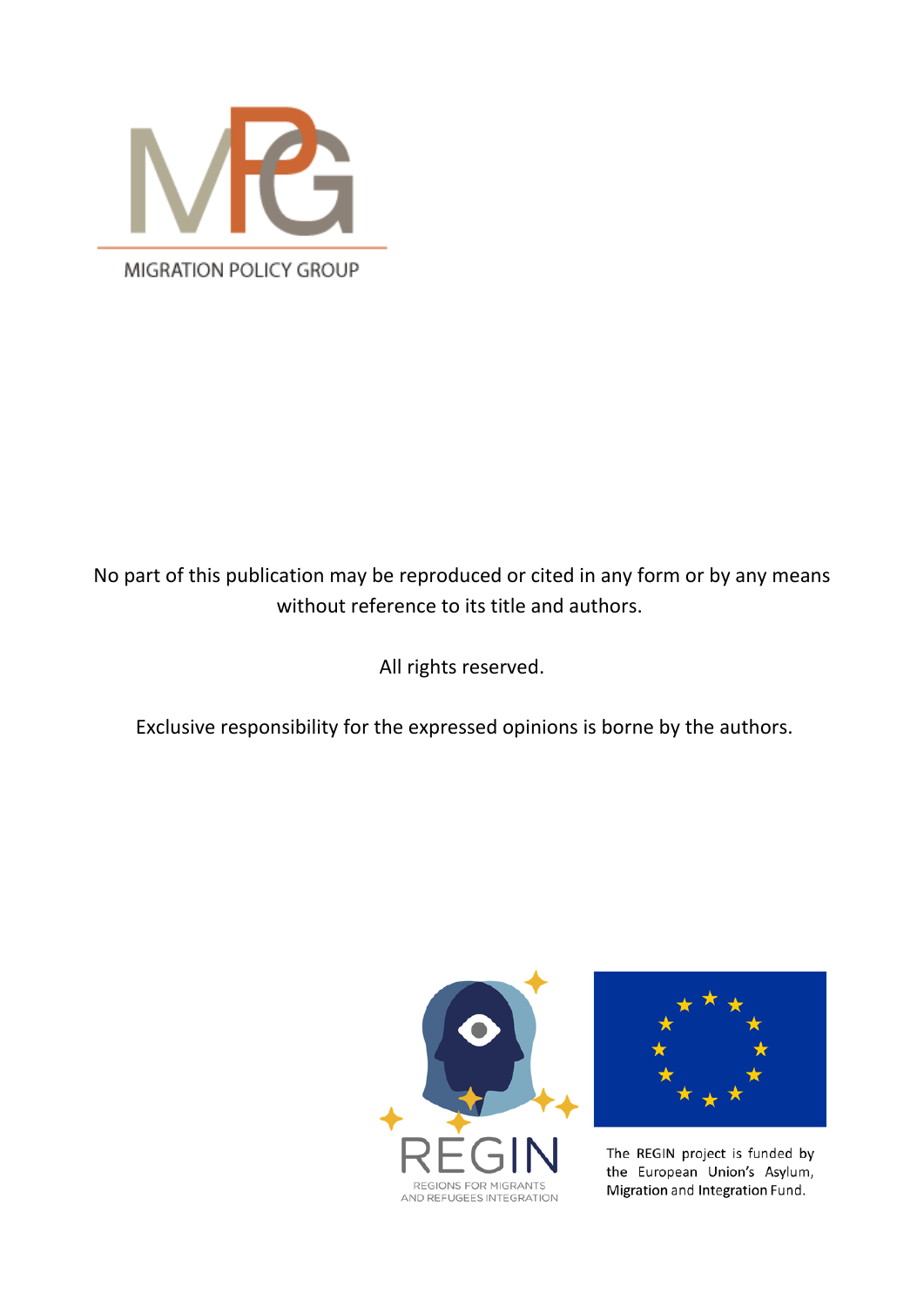# **1. Introduction**

In recent years the governance of integration has experienced a 'local turn', in which the importance of sub-national levels of government has become increasingly evident (Scholten and Penninx, 2016). While the wider policy framework for the integration of migrants originates at the national level, regional administrations are now recognised as key actors in the practical realization of integration policies. However, academic studies on the multilevel governance of migrant integration are still devoted to the micro-level of municipalities or the macro-level of national administration, whereas the meso-level of regions is largely neglected. To fill this gap, the [REGIN project](https://reginproject.eu/) aims to shed a much-needed light on the regional level of migrant integration governance in Europe, by providing evidence-based comparative research on integration governance and policies in 25 European regions from 7 EU member states. In particular, the Barcelona Centre for International affairs (CIDOB) and the Migration Policy Group (MPG) elaborated the so-called 'MIPEX-R', an index evaluating the regional performance on migrant integration across different dimensions and policy areas.

[As an index, REGIN is inspired by established indexes such as the Migration Integration Policy](https://mipex.eu/) Index - MIPEX, the National Integration [Evaluation Mechanism - NIEM](http://www.forintegration.eu/), the Intercultural Cities Index - ICC index and the Zaragoza Indicators. REGIN consists of two sets of indicators, the 61 Regional Policy indicators (MIPEX-R) and the 55 Outcome indicators. The former set of indicators (MIPEX-R) focuses on the content of regional policies and on the regional governance processes, while the latter explores the regional outcomes of the migrant integration process. The indexes are developed starting from a questionnaire, filled in by regional experts and then reviewed and checked for consistency by CIDOB and MPG' research staff. Each questionnaire entry is then scored on a 0-100 scale, resulting in scored indicators, which are averaged to produce an overall score.

The REGIN analysis is developed along four different analytical dimensions:

- Governance Elements
- Policy Cycle Stages
- Target Groups
- Policy Areas

The governance elements dimension refers to the complexity of the policy-making process, by highlighting its core analytical elements: i) the actions taken to favour integration; ii) the actors involved in the process and the relations in place to foster their collaboration; iii) the available resources to promote integration.

The REGIN analytical structure also examines the multidimensionality of the policy cycle, by identifying four different stages of policy-making: formulation (decision-making), output (formal issuing of policies), implementation (application of policies in practice) and evaluation (monitoring of policies' efficacy).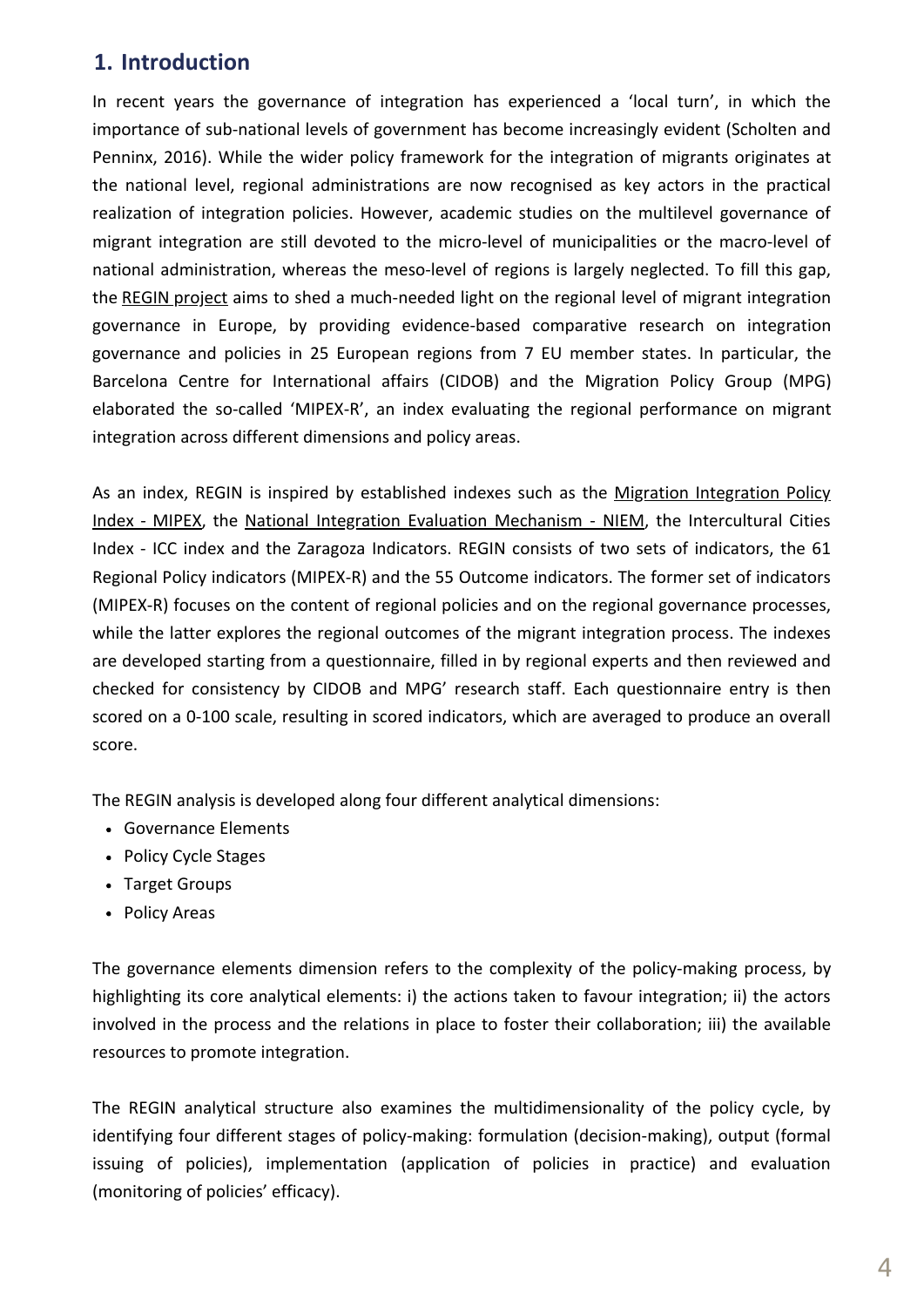REGIN researches and identifies the different policies in place for third-country nationals (TCNs) and beneficiaries of international protection (BIPs). These two categories present different needs and often require a diversified approach in terms of service provision and policies. For instance, beneficiaries of international protection face specific obstacles to lasting integration in their new countries and need access to targeted support and integration measures (Wolffhardt et al, 2019).

Finally, REGIN also presents a specific focus on pivotal policy areas for the successful integration of migrants, including labour, education, health, housing, language, culture, religion and social security and assistance. These policy dimensions are crucial for the long-term integration of migrants and refugees in EU society, as acknowledged in several EU and international legal and [policy documents. In particular, the recent adoption of the Action Plan on Integration and](https://ec.europa.eu/home-affairs/system/files_en?file=2020-11/action_plan_on_integration_and_inclusion_2021-2027.pdf) Inclusion 2021-2027 by the EU Commission points out the importance of promoting and advancing sustainable integration practices in EU Member States.

The Action Plan represents a unique opportunity for the EU to strengthen its support to Member States in the policy area of migrant integration. It states the relevance of migrant integration in the EU to "foster social cohesion and build inclusive societies for all" and provides an overview of the state-of-the-art on integration and inclusion in the EU which reflects on the lessons learnt in the implementation of the previous Action Plan on Integration and Inclusion (2016). In this regard, a relevant improvement concerns the inclusion of naturalised EU citizens of migrant background within the scope of the new Action Plan, while the previous document only considered 'third-country-nationals' (TCNs) as a target group. The term 'migrants' is broadly used and also includes beneficiaries of international protection (BIPs) and asylum seekers, compatibly with national legislation.

The Action Plan lists a set of key values and principles underlying the EU commitment to integration and inclusion to guide the work of Member States when designing, implementing or reviewing their strategies (EU Action Plan, 2021, p. 5). In addition, it highlights four key sectoral areas for which targeted actions are envisioned: education and training, employment and skills, health and housing. Finally, the document concludes by proposing actions to be taken across all sectoral areas to improve migrant integration policies in the EU.

Against this background, this brief will first examine to what extent regional governance is addressed in the Action Plan and how the main governance elements on multi-stakeholder and multi-level coordination are reflected in the REGIN analysis. Then, the cross-cutting sectoral areas included in the Action Plan, namely education and training, employment and skills, housing, and health, will be examined in light of the corresponding REGIN analytical dimensions and key findings. To conclude, the paper will briefly point out the main data available on migrant integration at the regional level and will put forward some recommendations to enhance regional policies and governance on integration and inclusion.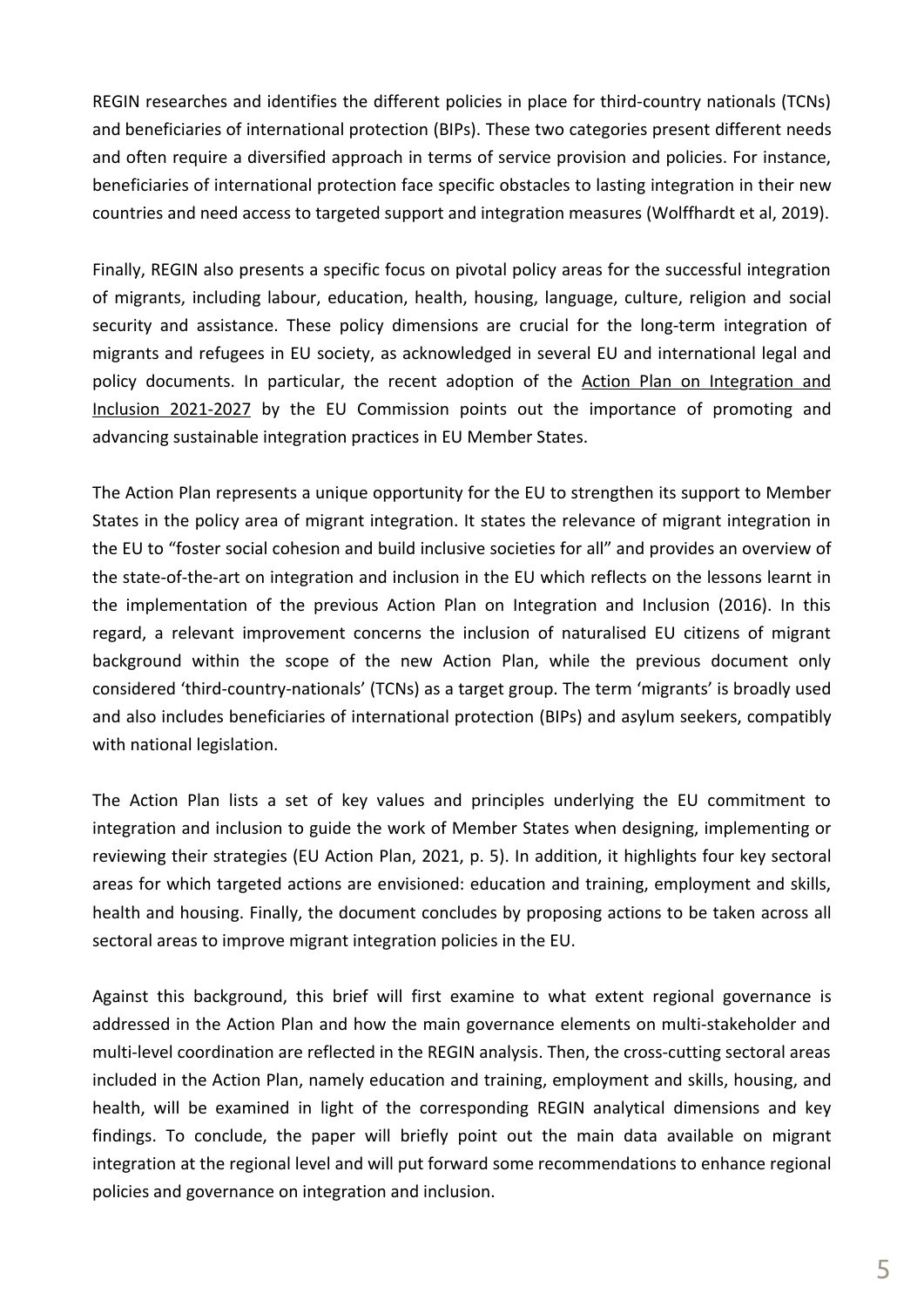## **2. Comparing REGIN governance results with the EU Action Plan**

### **2.1 Governance of migrant integration**

REGIN's core focus is the comparative analysis of the governance of migrant integration across European regions. The project analyses regional performance across several analytical dimensions with the purpose of understanding the level of development and efficacy of integration policies and practices. The project results provide an initial snapshot of integration dynamics from the novel perspective of regional administrations. The two main evaluations carried out by REGIN concern the 'governance system' of migrant integration and the 'governance process'. The 'governance system' concerns the degree to which regions adopt sufficient targeted actions on integration, establish relations with relevant actors and find or allocate appropriate resources to migrant integration. The 'governance process', on the other hand, concerns the analysis of measures and practices in the aforementioned four stages of the policy cycle: formulation, output, implementation and evaluation (Pasetti et al., 2022).

The EU Action Plan, as part of its priorities, goals and actions to foster migrant integration and inclusion, stresses the importance of ensuring "that all levels of governance – European, national, macroregional, crossborder, regional and local – are fully involved in designing and implementing integration strategies, so as to maximise the effectiveness of the actions''. The Action Plan not only proposes the adoption of a multi-stakeholder partnerships at various levels of governance, but it also encourages Member states to foster migrant participation in host societies, supports civil society, social and economic partners and employers, recommends consolidating and improving the monitoring of practices for solid evidence-based policies (EU Action Plan, 2021).

### **2.2 Multi-stakeholders' partnerships: what role for regional actors and stakeholders?**

The Action Plan's goals and themes overlap with REGIN indicators and analytical dimensions. In relation to the governance of migrant integration, the Action Plan seeks the adoption of a multistakeholder approach to policy-making for a more effective integration process. As therein stated, "integration is a societal process where the responsibility rests not with one particular group but rather with many: migrants, host communities, public authorities and institutions, social and economic partners, civil society organisations, churches, religious and other philosophical communities and the private sector" (EU Action Plan, 2021, p. 15). To this end, the Commission encourages the creation of long-term, multi-stakeholder and multi-level policy processes involving heterogeneous actors, especially migrant groups.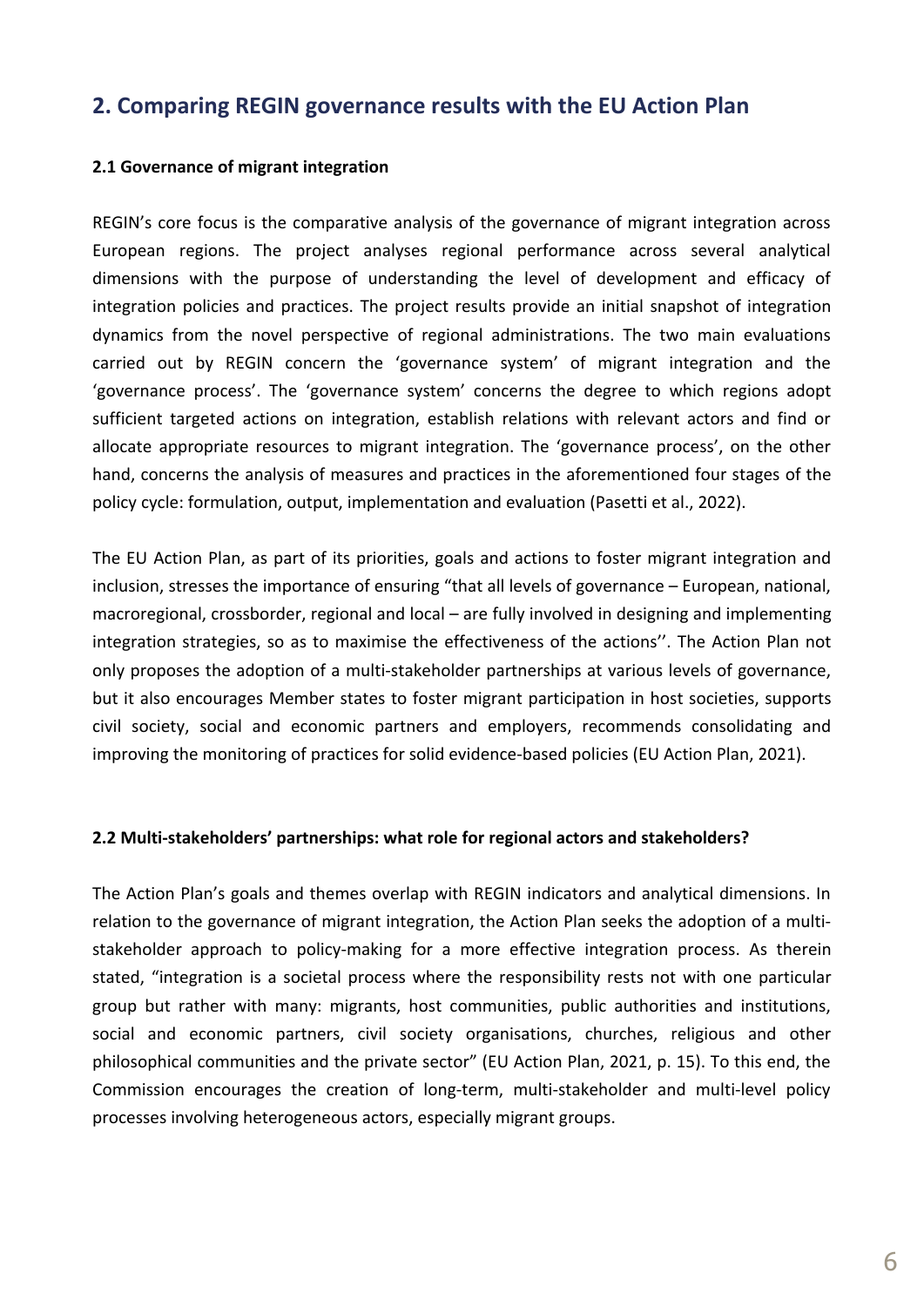As shown in Table 1, according to REGIN results, the actors & relations (61/100) dimension represents the most developed element of the regional governance system. This means that regional administrations are on average moderately successful in establishing relations with relevant stakeholders (administrative actors on the local/national level, NGOs, private entities, labour organisations, etc.) for the purpose of jointly fostering migrant integration.

#### Table 1. Governance System



**GOVERNANCE SYSTEM** 

The wide array of actors involved in the regional governance of integration is part of an intricate multi-level framework that includes administrative, private and non-governmental stakeholders. The EU Action Plan aims to support the objective of creating multi-stakeholder partnerships by emphasising the crucial role played by different categories of actors (member states, regional and local administrations, civil society organisations, educational institutions, employers and socio-economic partners, etc.) and by strengthening the **European Integration Network**.

REGIN results show that regions usually have a dedicated unit with primary responsibility for the integration strategy within the regional institutional framework for the formulation and implementation of policies. Often, the dedicated unit collaborates with other internal units within the regional administration that are active at the stage of policy formulation (13 out of 25). Interestingly, some regions have specific bodies responsible for different aspects of migrant integration. For instance, 22 regions have a unit specifically dedicated to TCN integration, 14 regions have a unit dedicated to BIP integration and 12 have a specific unit addressing interreligious relations (Pasetti et al., 2022). However, as the analysis moves away from the institutional setting, relations with external stakeholders become more sporadic and less systematic. Regional administrations in fact tend to coordinate less with national governmental offices, migrant-led associations, as well as employer and employee organisations, reducing the effectiveness of integration measures and the scope of governance actions.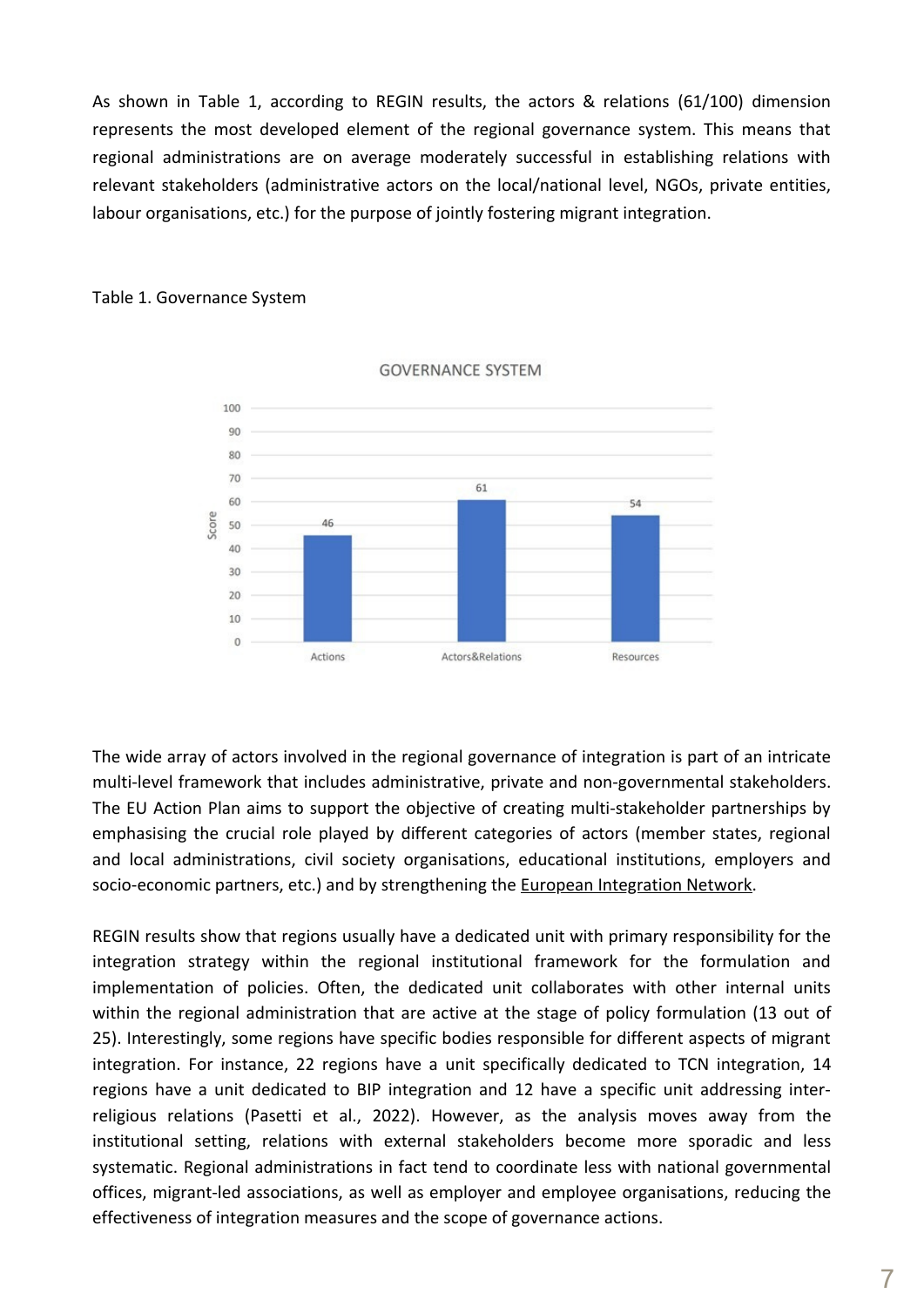REGIN indicators seem to suggest that greater involvement in the governance process by diverse actors, particularly the non-governmental sector, migrant groups and labour organisations, is strongly desirable. The direct participation and input of NGOs in the decision-making process, especially at the formulation stage, can contribute to the development of more well-rounded, inclusive and functional policies for migrants that take into account the expertise and experience of practitioners and migrants themselves.

The multi-stakeholder approach also plays a fundamental role in the different phases of the governance process and in the various steps that regions undertake to put integration policies in place. Table 2 shows how on average regional performances diverge across the policy-cycle. In particular, the multi-stakeholder approach is more present in the formulation (55) and implementation (60) stages of the policy cycle, where the highest level of collaboration is observed. At these stages, regional administrations greatly benefit from involving a wide network of actors, both within and outside the institutional setting.

#### Table 2. Governance Process



**GOVERNANCE PROCESS**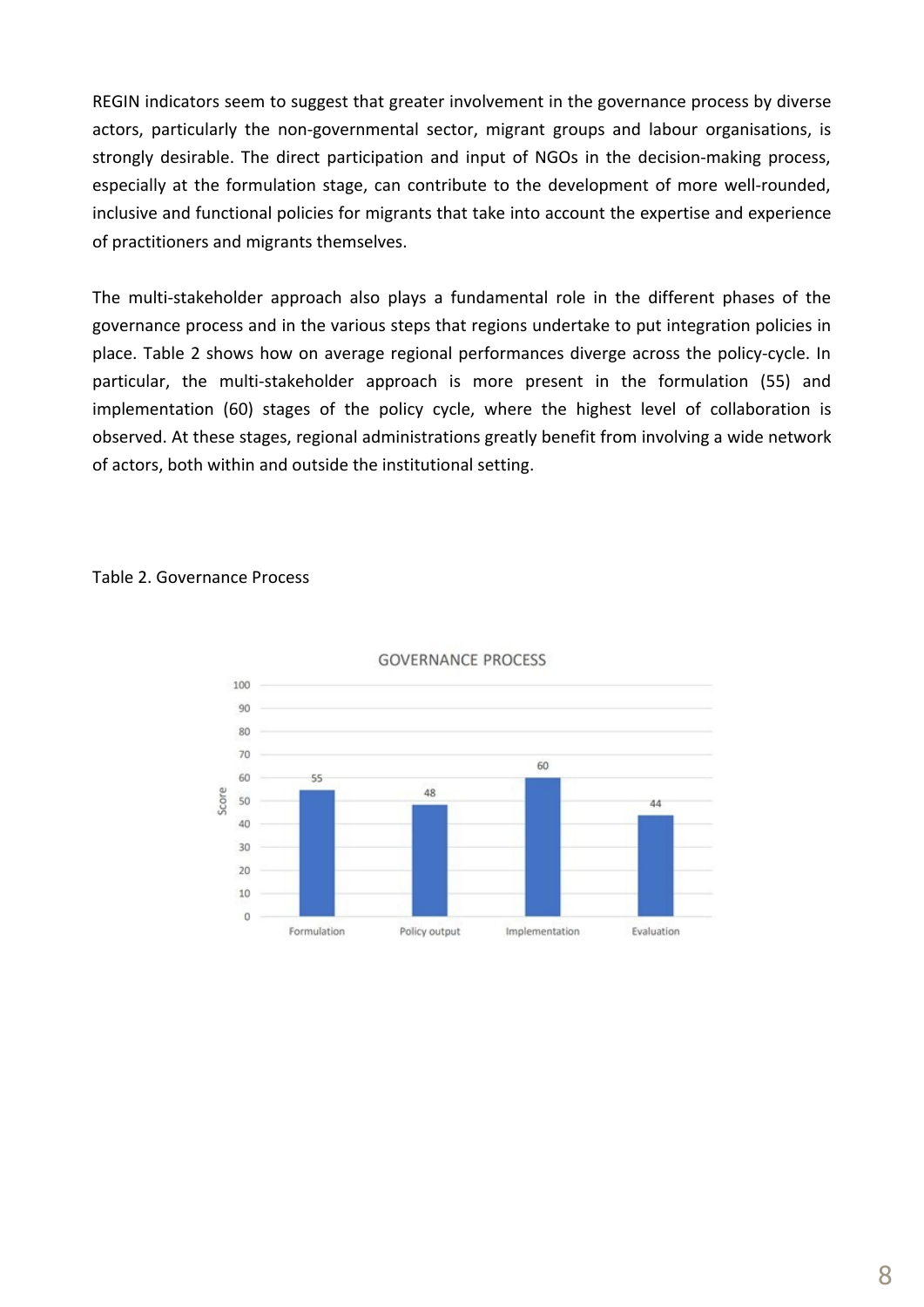REGIN scores reveal that regional performance in the formulation of policies is only 'halfway developed', because, despite relying systematically on other units or departments of the regional administration (in 13 regions out of 25), regions fail to regularly involve other relevant actors. In fact, regional administrations are found to collaborate sporadically (rather than systematically) with competent local actors, non-migrant NGOs, migrant organisations and associations, as well as employer and employee organisations. On the other hand, regions better collaborate with other actors in the implementation of policies, when regional dedicated units are systematically supported by other relevant regional offices, as well as competent national and local administrative offices. Contributions from non-institutional actors also remain more limited at this stage, as non-migrant NGOs, migrants' organisations and associations, as well as employer and employee organisations are not involved on a regular basis.

#### **2.3 Multi-level coordination: national, regional and local level**

Albeit being primarily directed to Member States, the Action Plan also directly addresses the importance of regional and local authorities for the creation of functional multi-level synergies, recognising the scope for coordinated intervention and improvement at regional and local level

REGIN highlights that all analysed regional administrations, despite variation of tasks and competences, are involved in national integration policies for TCNs. The majority of regions systematically take part in matters decided at the national level in terms of the integration of TCNs (16 out of 25) and BIPs (18 out of 25). In particular, vertical cooperation between regional administrations and the national level can take the form of information exchange, development of decisions and policy positions. Moreover, competent actors at a national level are also systematically involved in the implementation of regional policies and practices in 11 of the 25 analysed regions. In terms of collaboration with the local level, the picture is very similar: regional administrations seem to rarely collaborate with cities and municipalities. For instance, in the formulation of policies, collaboration with local offices occurs on an occasional basis in about half of the analysed regions. However, when it comes to putting policies into practice, regional administrations appear to better cooperate with local actors, with regular coordination taking place in 12 of the 25 regions.

Multi-level cooperation is also beneficial to regions to access a number of different funding opportunities. According to REGIN findings, regional performances in acquiring financial resources and allocating them to migrant integration policies are only 'halfway developed' (54/100). Interestingly, most of analysed regions systematically rely on regional funds (18/25 for TCNs, 17/25 for BIPs), while only a few takes advantage of European or national funds. This result suggests that regions and municipalities still face significant challenges in accessing EU and national funds.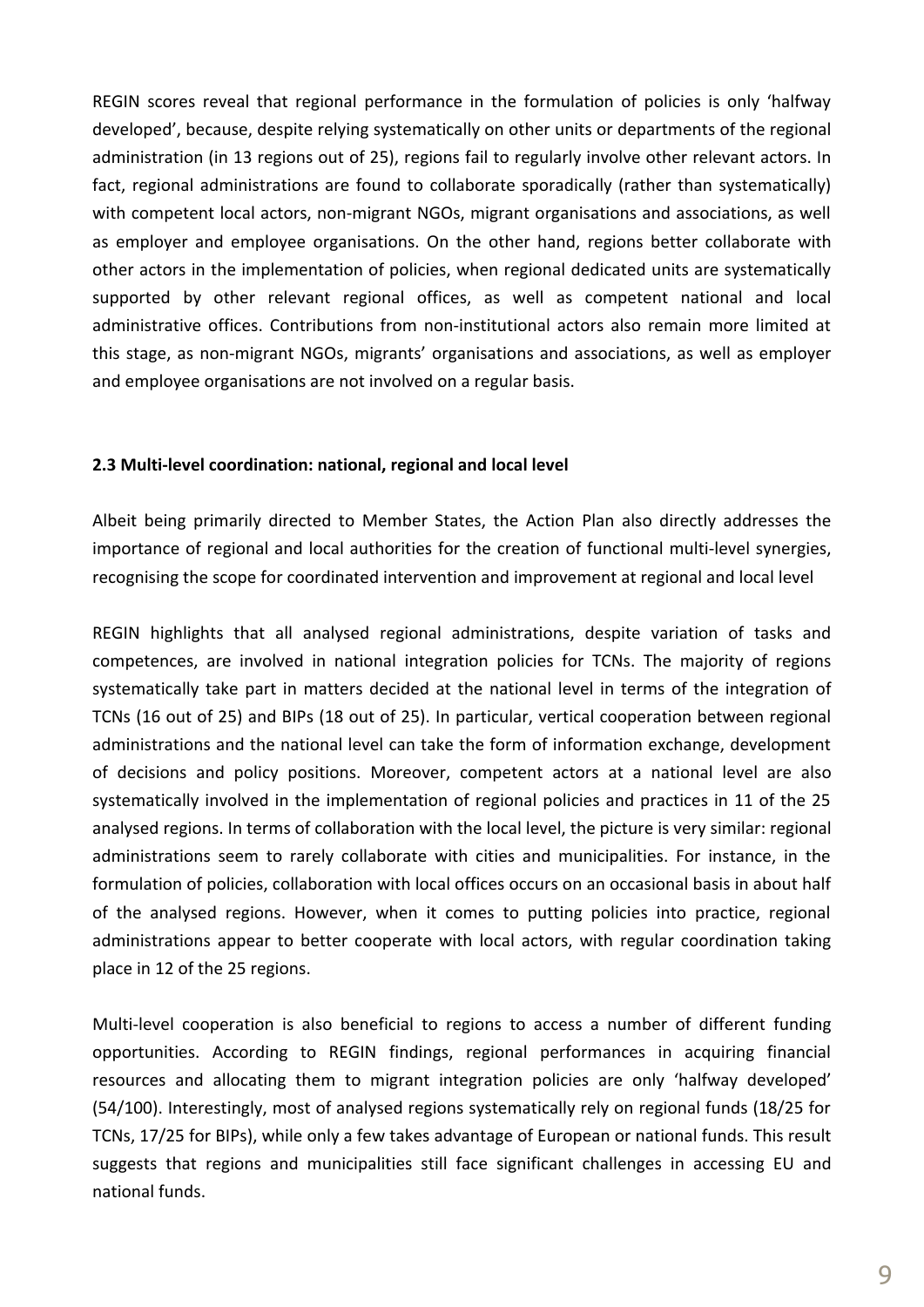To fill this gap, the Action Plan focuses on increasing EU funding opportunities within the 2021- 2027 Multiannual Financial Framework and improving access to funds through "better information and increased involvement in the preparation, implementation and revision of the relevant national programmes managed under shared management" (pp. 18-19). In line with the Action Plan, REGIN identifies the diversification of financial resources has as a pivotal precondition for the improvement of regional integration policies and practices.

REGIN findings also highlight that the current scope of horizontal cooperation among regions and mutual learning is rather limited (38/100), as cooperation mostly occurs within national borders, significantly reducing the possibilities for transfer and replication of successful practices between regions from different member states. The Action Plan encourages engagement in mutual learning and collaboration between Member States, cities, villages and region, but REGIN results point out that efficient and systematic multi-level coordination is yet to be achieved.

## **3. Comparing REGIN sectoral policy results with the EU Action Plan**

### **3.1 Integration policy areas**

The importance of the regional and local levels in the creation and implementation of successful migrant integration practices is increasingly recognised, especially in the socioeconomic domain (Manatschal et al., 2020; Scholten and Penninx, 2016). As the Commission's Action Plan on integration and inclusion states: "Integration happens in every village, city and region where migrants live, work and go to school or to a sports club [and] the local level plays a key role in welcoming and guiding newcomers when they first arrive in their new country" (EU Commission, 2020, 7). Despite this recognition, the Action Plan mostly targets the EU and its Member States and encourages them to act across some relevant policy areas without specifically addressing the regional and local level. However, the REGIN project found that even if national governments have formal legal competence on immigration and asylum issues, regions are often responsible in practice for the development and implementation of integration policies for migrants and refugees.

The Action Plan identifies four main areas through which migrant integration can be promoted successfully: health, education, employment and housing. The Action Plan explains the importance of these policy areas, sets policy objectives, lists the actions to be undertaken by the Commission for the objectives' achievement and, ultimately, provides a list of actions that Member States are encouraged to take.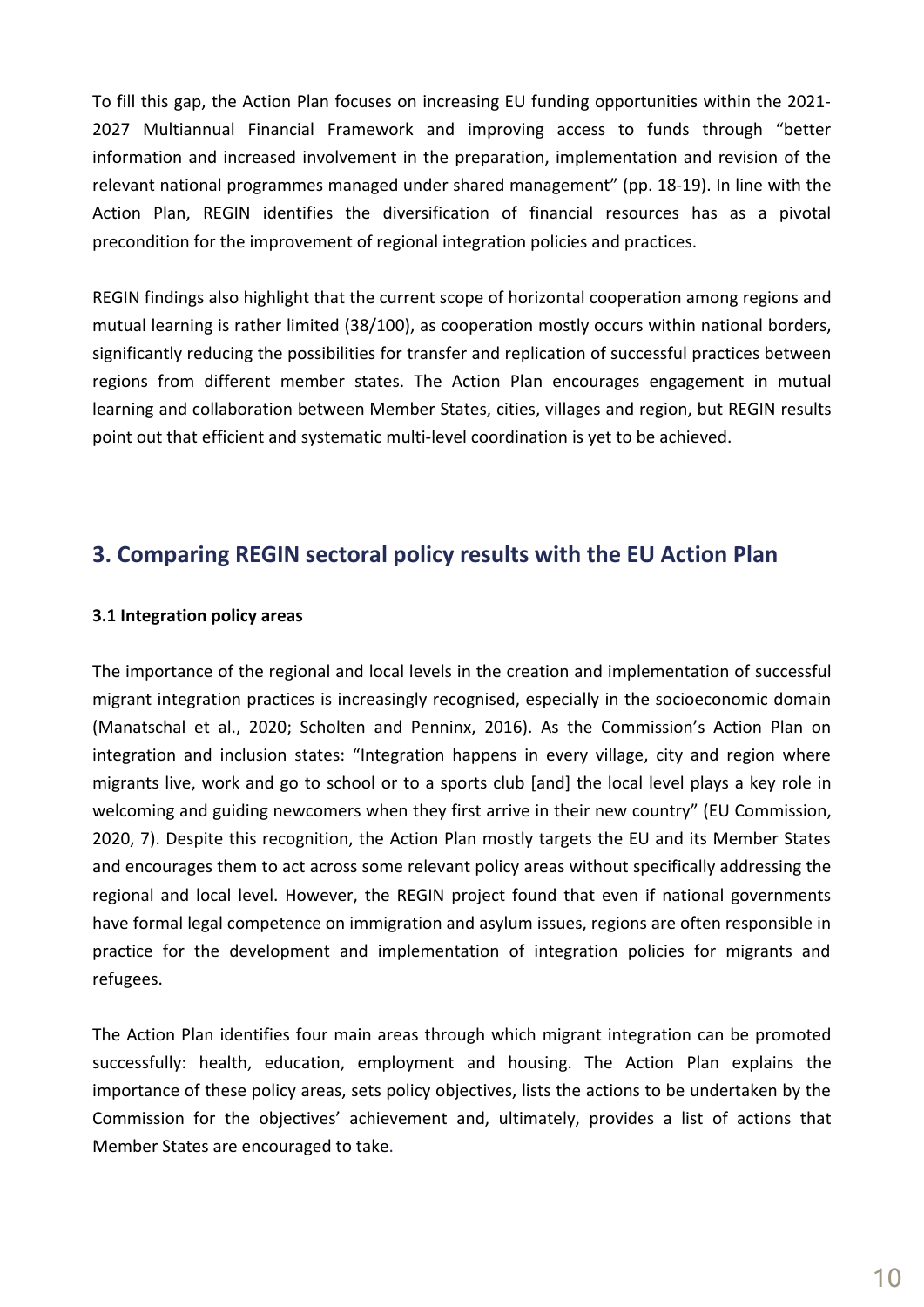REGIN assessment shows that the 25 regions analysed exercise a variable degree (either shared with national governments or exclusive) of formal competences in a wide number of policy areas, including the four key sectoral areas identified in the Action Plan. As Table 3 illustrates, the majority of regions enjoy formal competences in almost all analysed policy areas, with the exception of religion, for which only seven regions had formal competences.





Furthermore, the REGIN analysis carried out a policy assessment, zooming in on some policy areas, including, but not limited to, the ones mentioned in the Action Plan. An overview of the policy areas addressed within the REGIN comparative report and the respective scores are shown in Table 4 below.



Table 4. Policy Focus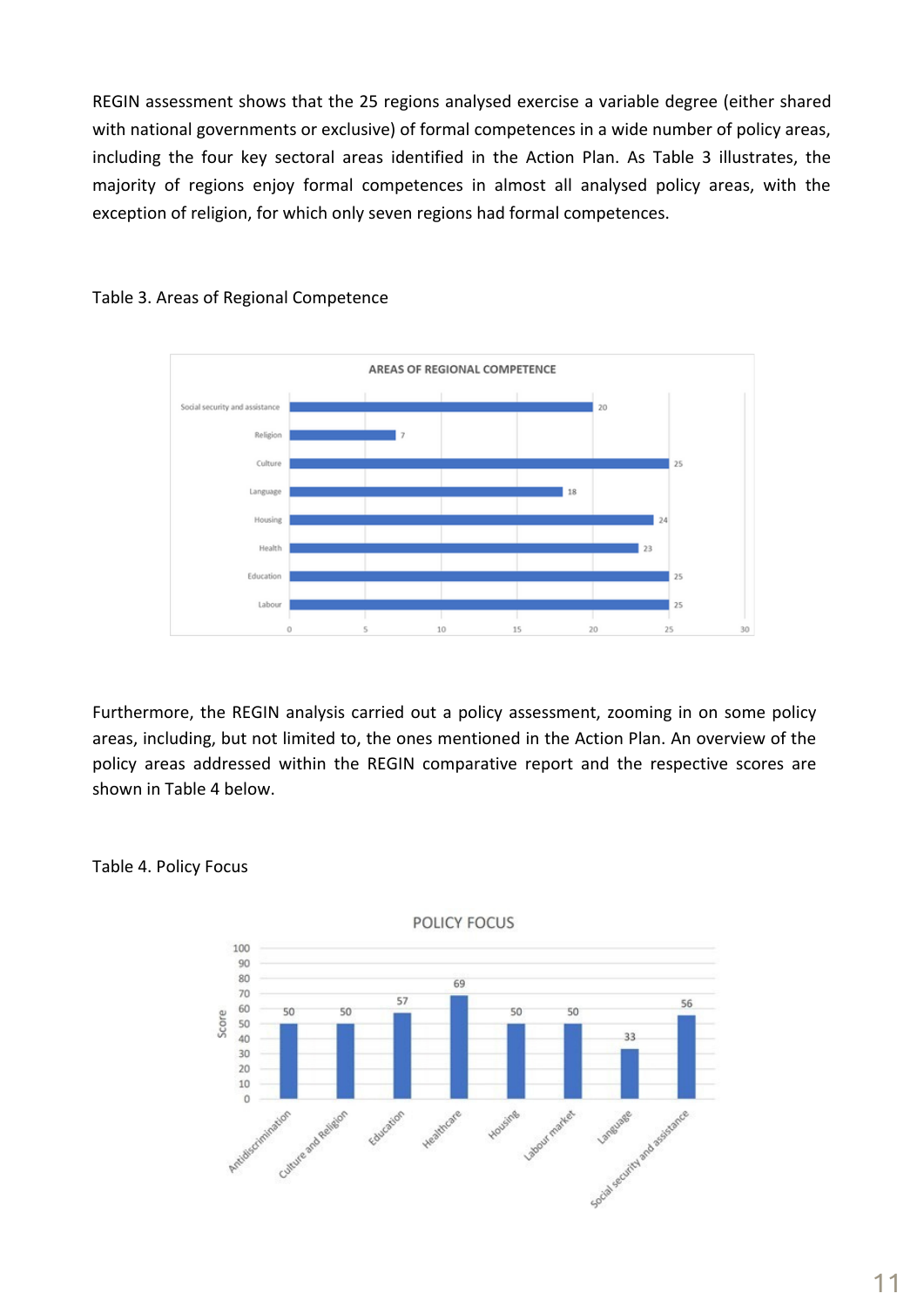## **3.2 Education and training**

Education and targeted training are of pivotal importance to the successful long-term integration of migrants, as they promote the acquisition of skills and competences that are crucial for migrants to build social and professional relations in their new country. Unsurprisingly, this policy area is central in the EU Action Plan 2021-2027 and it is described as 'the foundation for successful participation in society and one of the most powerful tools for building more inclusive societies' (p.8). The Action Plan affirms the need for the improvement of measures to promote inclusion, increased participation and equal opportunities for migrants in schools, the provision of targeted support, especially in cultural and linguistic terms, the building of teachers' multicultural and multilingual capacity, the prevention of migrant pupils' segregation in schools and the fostering of migrant-native relations among pupils.

The aim of improving the multilingual and multicultural capacity of the teacher workforce is a clear priority in the EU, achievable through the provision of trainings and seminars for teachers, the inclusion of multilingual and multicultural competence as recruitment requirements and the adoption of measures to bring migrants into the teacher workforce. The REGIN results underline the severe inadequacy of regional measures to bring migrants into the teacher workforce as the main weakness in this policy area. Intercultural education is also absent in multiple regions (10 out of 25): only 8 regions provide it as stand-alone school subject or as transversal topic in school curricula.

REGIN findings in this area highlight the presence of three main measures to foster education: the provision of guidance and assistance to address the educational situation of migrant groups (e.g., teaching assistance, homework support) - carried out systematically in 15 regions and occasionally in 8 cases; the provision of targeted-financial support to address the educational situation of migrant groups – implemented systematically in 12 cases and occasionally in 9 cases; and the provision of school places for all children of a compulsory schooling age, including those with irregular status (18 out 25 regions). It is worth noting that the Italian regions of Campania (93/100) and Veneto (86/100) provide the most developed measures in this area.

In sum, despite the presence of several relevant measures in this area, the policy framework on education is only 'halfway favourable' to foster migrant pupils' education and it would strongly benefit from systematic measures for improving the inclusion of migrants in the teacher workforce and the intercultural aspect of school education.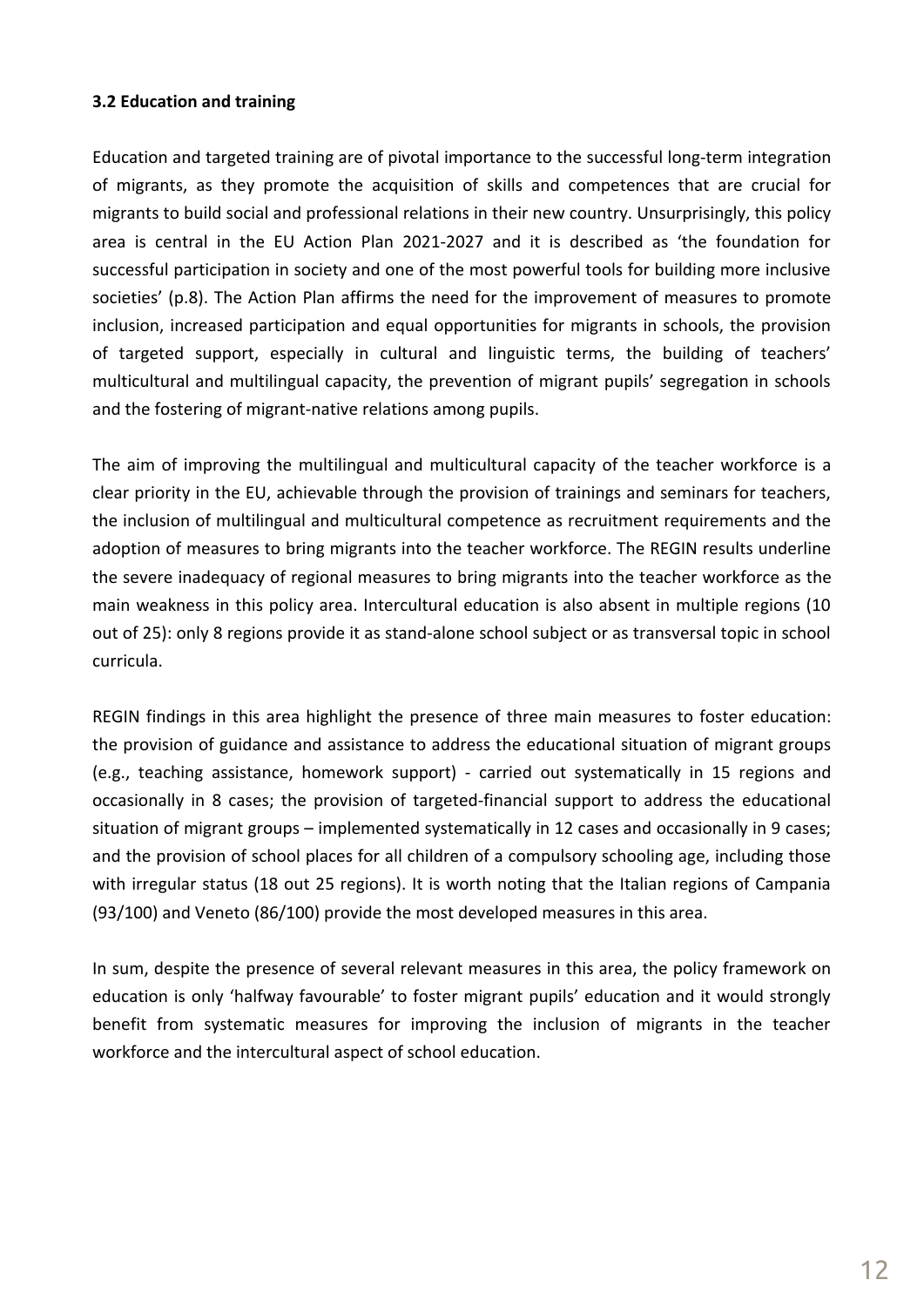#### **Good Practice from the REGIN Integration Lab:**

Language and integration classes in Lower Saxony, Germany

Following the end of a short-term project (SPRINT) to support migrant pupils' language integration, the region of Lower Saxony decided to incorporate the project's modules into a new vocational school's curriculum, making the provision of services systematic. The service includes a full-time Language and Integration Class, where pupils can build on their language, cultural and professional capacities. The programme promotes language competence in young adults with a migration background, yet, in contrast to its predecessor, it also offers part-time classes without age restrictions, broadening the target group by including more diverse groups of newcomers.

More on this practice at: <https://integration-lab.reginproject.eu/practices/15>

## **3.3 Employment and skills**

Employment and access to the labour market are fundamental enablers of integration, as they promote migrants' autonomy and economic empowerment. However, migrants are often faced with numerous structural obstacles to access the labour market, such as the lack of targeted support or burdensome administrative requirements. Improving access to employment and selfemployment to migrants is one of the stated overarching objectives of the EU Action Plan, which aims at achieving fundamental targets such as: enhancement of multi-level cooperation between key labour market actors, support for migrant entrepreneurs, increased female employment, better assessment of migrant skills and increased participation in vocational education and training (VET) programmes.

REGIN analysis shows how regional administrations focus on the provision of professional and vocational training courses (systematically offered in 13 regions, occasionally in 5 regions), although measures to increase participation in such courses, such as scholarships, incentives, and mentoring, are scarce (regularly provided only in 6 regions). Regions are also moderately successful in providing financial and logistical support to migrant entrepreneurs (systematically offered in 10 regions, occasionally in 4 regions). However, significant gaps are still observed in this policy area. Only 3 regions systematically implement targeted actions to tackle labour exploitation of migrants, while most regions lack measures encouraging the hiring of migrants, as well as targeted measures for migrant groups with special needs, such as youth, NEETs, or longterm unemployed (regularly provided only in 6 regions). Another crucial weakness concerns the limited degree of collaboration between the regional administrations and other labour market actors: only Lisbon and Tyrol can count on a stable partnership with social enterprises and the private sector to support new labour opportunities for migrants.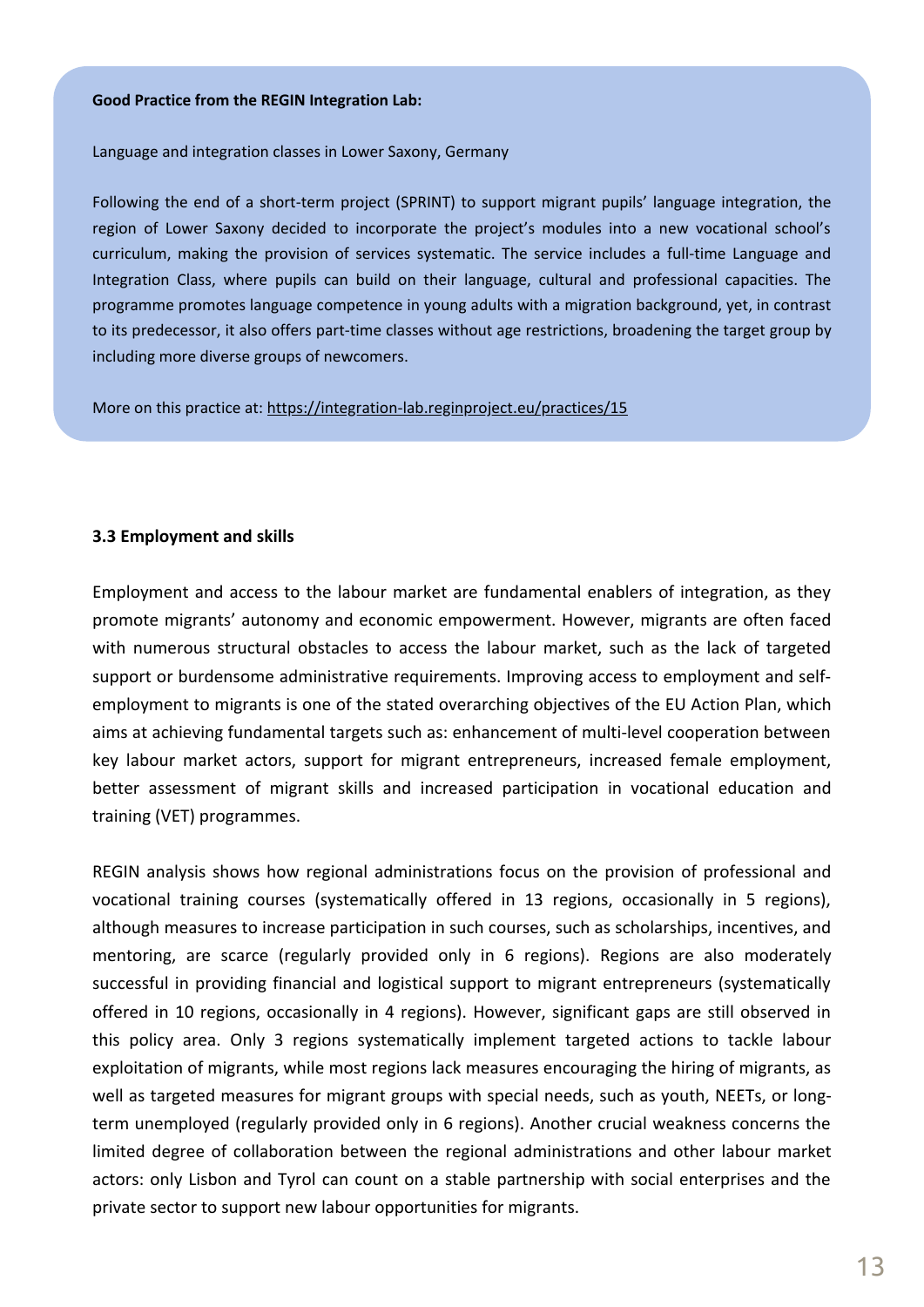Overall, REGIN results in this area confirm the need to put in place those structural measures proposed within the Action Plan. For instance, measures are needed to enhance collaboration between institutionally diverse stakeholders, such as national, regional and local administrative offices, NGOs, private sector entities and labour organisations to provide complementary, inclusive and efficient support. In order to improve the current level of support, the Action Plan encourages Member States to make full use of EU financing opportunities, in particular the [European Social Fund Plus](https://ec.europa.eu/european-social-fund-plus/en) and the [European Regional Development Fund](https://ec.europa.eu/regional_policy/en/funding/erdf/), to respond to identified needs at national and regional level.

#### **Good Practice from the REGIN Integration Lab:**

Recognition of migrant competences in Tuscany, Italy.

In order to support the socioeconomic integration of TCNs, BIPs and asylum seekers, the region of Tuscany launched the COMMIT (Competenze Migranti in Toscana, "Migrant Competences in Tuscany) programme. This project, funded by the Italian Ministry of the Interior under the EU's Asylum, Migration and Integration Fund (AMIF), aims to support the labour inclusion of migrants within the regional labour market by structurally improving the opportunities for migrants' skills recognition and labour market orientation. The project relies on the consolidation of multi-stakeholder partnerships within the territory, involving public, private and business actors, to promote migrants' empowerment and capacity-building.

More on this practice at: <https://integration-lab.reginproject.eu/practices/9>

#### **3.4 Health**

Effective access to healthcare is paramount for the successful integration of migrants in host societies, as it is a key determinant of the physical and mental well-being of the migrant population. In this area, migrants tend to face significant obstacles to access services, caused by several factors, such as the uncertainty of their legal status, lack of information on service provision and linguistic barriers. The EU Action Plan aims to improve the provision of accessible and clear information on healthcare services and to systematically address the challenges faced by migrant women, particularly in terms of pre-natal and post-natal care. In practice, the Action Plan advocates for the use of available EU funds (Asylum, Migration and Integration Fund, the European Social Fund Plus and the European Regional Development Fund) and programmes, such as the upcoming Citizens, Equality, Rights and Values programme, and for an increase in collaboration and practice exchanges between different Member States.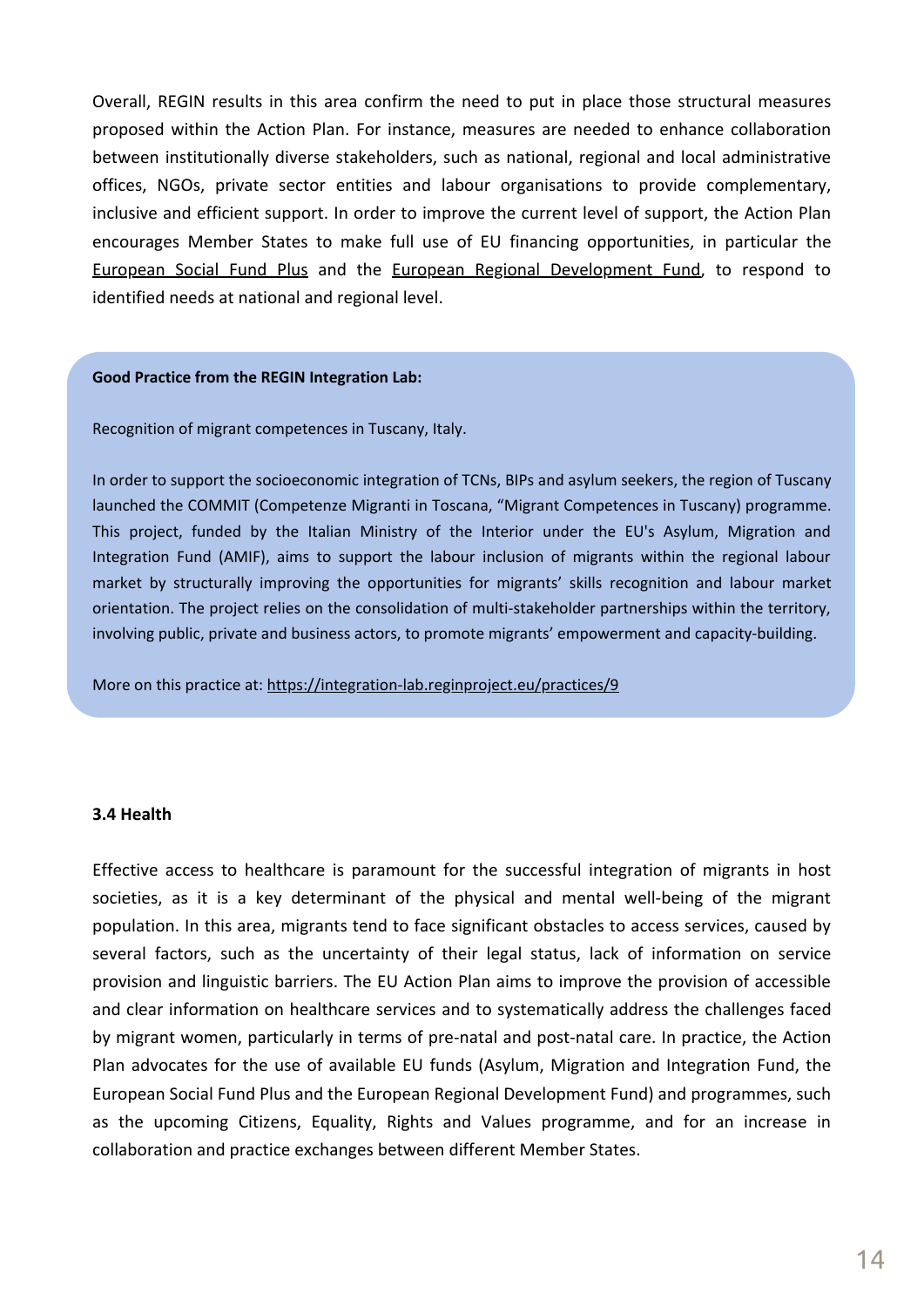The REGIN assessment sets out that regions are, on average, advanced in ensuring formal and substantial equality between foreigners and native citizens. Migrants in regular situations are granted unconditional access to healthcare services on the same conditions as nationals in 16 of the 25 analysed regions, while migrants with irregular status face more challenges. For instance, in Bavaria, Mecklenburg-Western Pomerania and Berlin, migrants with irregular status are not legally entitled to unconditional access to healthcare, rather they have to bear the full cost of medical expenses or need to be privately insured.

In most regions, migrant patients with inadequate proficiency in the official language can access some form of free interpretation services (24 out of 25 regions) and have access to targeted information about their entitlements and use of health services (23 out of 25 regions). However, both the provision of interpretation services and information are not systematic in all regions.

Overall, although the analysed regions undertake several targeted actions to facilitate migrants' access to healthcare, REGIN findings show that efforts are still needed to make measures systematic across all regions, especially in terms of improving the provision of information and the services for vulnerable categories. The Basque Country (100/100) and Emilia Romagna (100/100) present the most advanced governance models in this policy area, in full compliance of international standards on migrant and refugee integration.

#### **Good Practice from the REGIN Integration Lab:**

Civic and Health Communication for Newcomers in Skane, Sweden.

Partnership Skåne (PS), a multi-stakeholder support platform for holistic, inter-sectoral cooperation on reception and integration of newly arrived refugees and migrants in the region of Skåne, provides newly arrived migrants with unified, high quality civic and health communication to facilitate their establishment in the region. The service consists of civic orientation and integrated health communication courses covering a total of 100 hours, delivered by trained communicators who speak minority languages or have a migrant background. Upon evaluation of this practice, it emerged that migrants' ability to obtain, assimilate and use information about health improved, with a positive impact on mental health and social capital.

More on this practice at: <https://integration-lab.reginproject.eu/practices/4>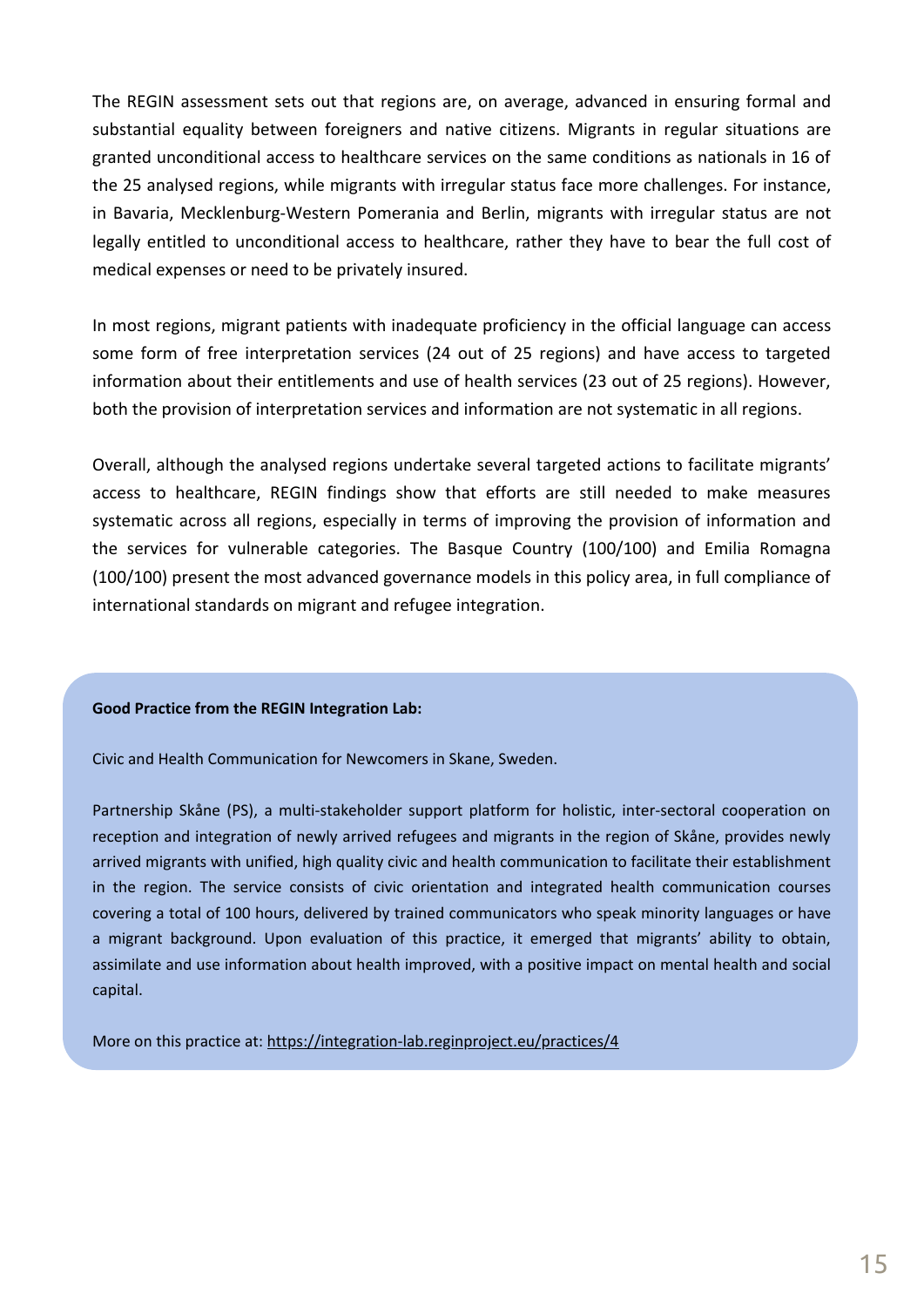### **3.5 Housing**

The importance of housing is expressed in the EU Action Plan, which describes the availability of adequate and affordable housing as a "key determinant of successful integration" (p. 14) for migrants. Effective access to housing is directly related to migrants' opportunities in the educational and professional sector, as well as facilitating the creation of a healthy relationship with their host community. On the other hand, the lack of housing solutions can exacerbate inequalities and lead to situations of alienation and segregation. Thus, the EU Action Plan stresses the importance for Member States, and in particular for their regional and local administrations, "to address the challenges and promoting inclusive housing solutions" (p. 14). Several objectives and strategies are included in the Action Plan to achieve this goal. Jointly with the EU Commission, Member States, with the involvement of their regional and local administration, should aim to implement a coordinated strategy for the provision of affordable and adequate housing solutions, including social housing. Ideally, housing opportunities would be available at an early stage and would be integrated with other relevant policy areas, such as employment and education, so as to favour early integration of migrants. Moreover, the Action Plan places great emphasis on mutual learning between different administrative levels and stakeholders, both nationally and internationally, which could facilitate the proliferation and transfer of virtuous practices.

Although regions employ a plethora of measures and tools in this area, REGIN also identified significant gaps in regional housing policies, with services and practices mostly implemented on an ad-hoc basis. The most frequent measure concerns the provision of housing advice and counselling, which 9 regions offer systematically, and 5 regions provide occasionally. However, other forms of support are limited, with only 6 regions offering in-kind targeted support to favour migrants' access to housing and even less providing systematic in-cash support (3 out of 25).

Vienna (100/100) is the region in which migrants can enjoy better conditions to access housing. Its range of policies is broad, systematic and includes targeted housing advice, financial and inkind support specifically addressed to migrant groups, as well as specific measures to address the situations of territorial segregation.

Regional housing policies are only halfway developed and significant variation is found among regions. Policies are characterised by a widespread lack of service provision, resulting in limited and unpredictable support for migrants. Regions should better align their policies in this area with the objectives set out by the Action Plan in order to adopt innovative housing solutions that foster inclusion and fight segregation of migrants in the EU.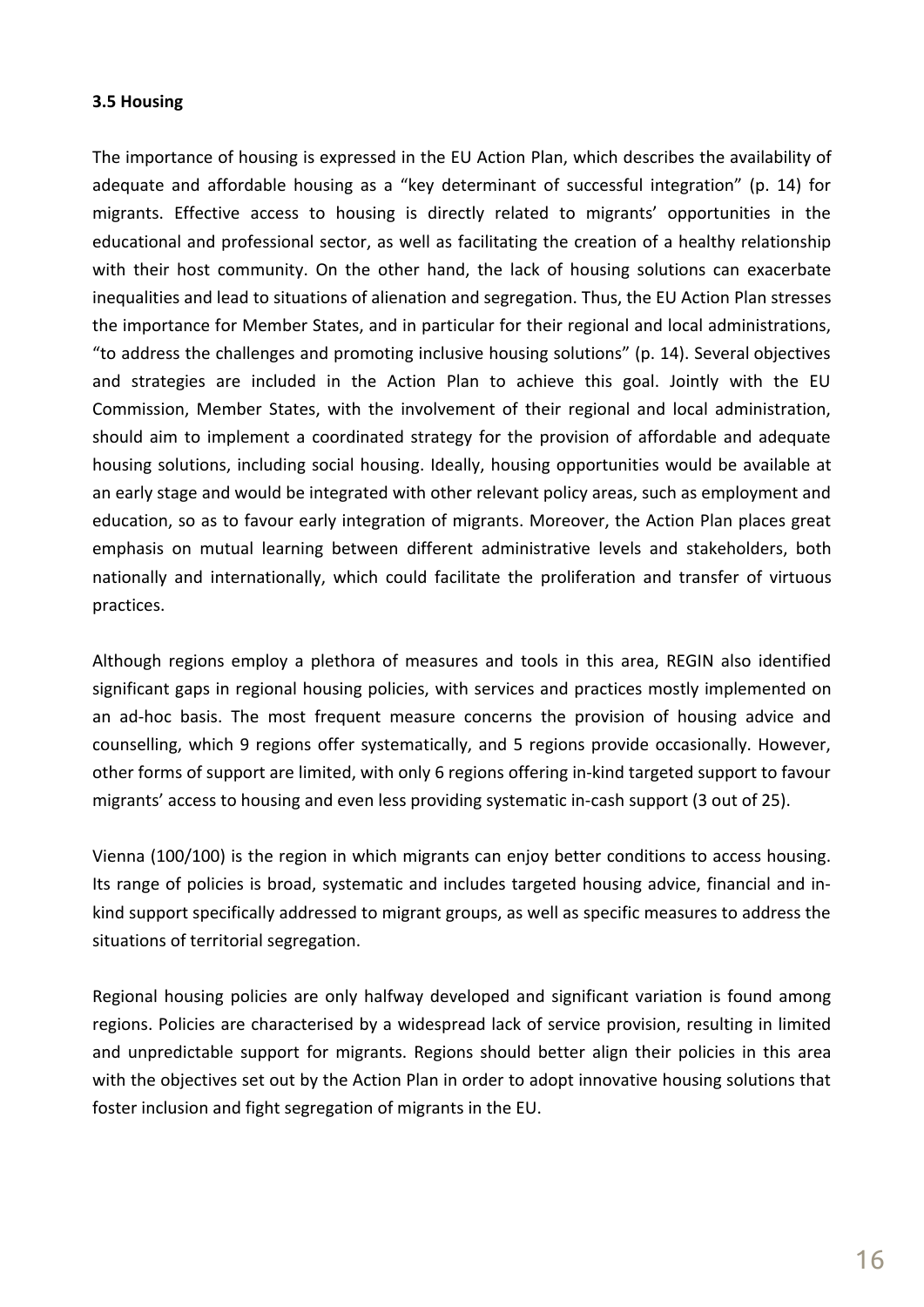#### **Good Practice from the REGIN Integration Lab:**

Comprehensive care in migrant shelters in Murcia, Spain.

In the region of Murcia, the General Directorate of Family and Social Policies promotes comprehensive care programmes for vulnerable migrants in small-scale accommodation facilities. For the management of this public service, the Region of Murcia contracted 118 places in different shelters, through collaboration with several social NGOs. This practice provides accommodation and subsistence services to migrants, as well as other services to promote their socioeconomic integration, including the creation of a personalised integration plan. The service is a welfare mechanism designed to temporarily shelter socially vulnerable migrants (with a standard duration of six months, conditionally extendable by another six months), while promoting the development of their social skills.

More on this practice at: <https://integration-lab.reginproject.eu/practices/1>

### **3.6 Data availability**

The REGIN project finds that regions face challenges in the monitoring and evaluation of migrant integration policies, practices and outcomes. This issue became evident in the REGIN data collection process on migration and integration trends and outcomes in the regions. In fact, the main finding is an overall lack of data on TCNs and, to a greater extent, on BIPs and asylum seekers. Out of the fifty-five established indicators, only six have available data for all analysed regions. For the vast majority of indicators, data for TCNs and, to a larger extent, for BIPs is unavailable.

This finding sheds light on a structural flaw affecting several European regions, namely, the lack of appropriate monitoring and evaluation mechanisms of the efficacy of integration policies. Proper evaluation of measures and outcomes are fundamental to improve the quality of policies and the chances for migrants to integrate successfully. The unavailability of regional data fits into a wider pattern of suboptimal monitoring practices identified by the EU Action Plan across Member States. Reliable, disaggregated, and comparable data on the impact of integration policies is identified within the Action Plan as a conditio sine qua non for the creation of functional and evidence-based policies.

The challenge of international, disaggregated data collection requires monitoring efforts at all levels from a variety of diverse actors, and European comparative research projects, such as REGIN, are an important step for the promotion of more structured monitoring.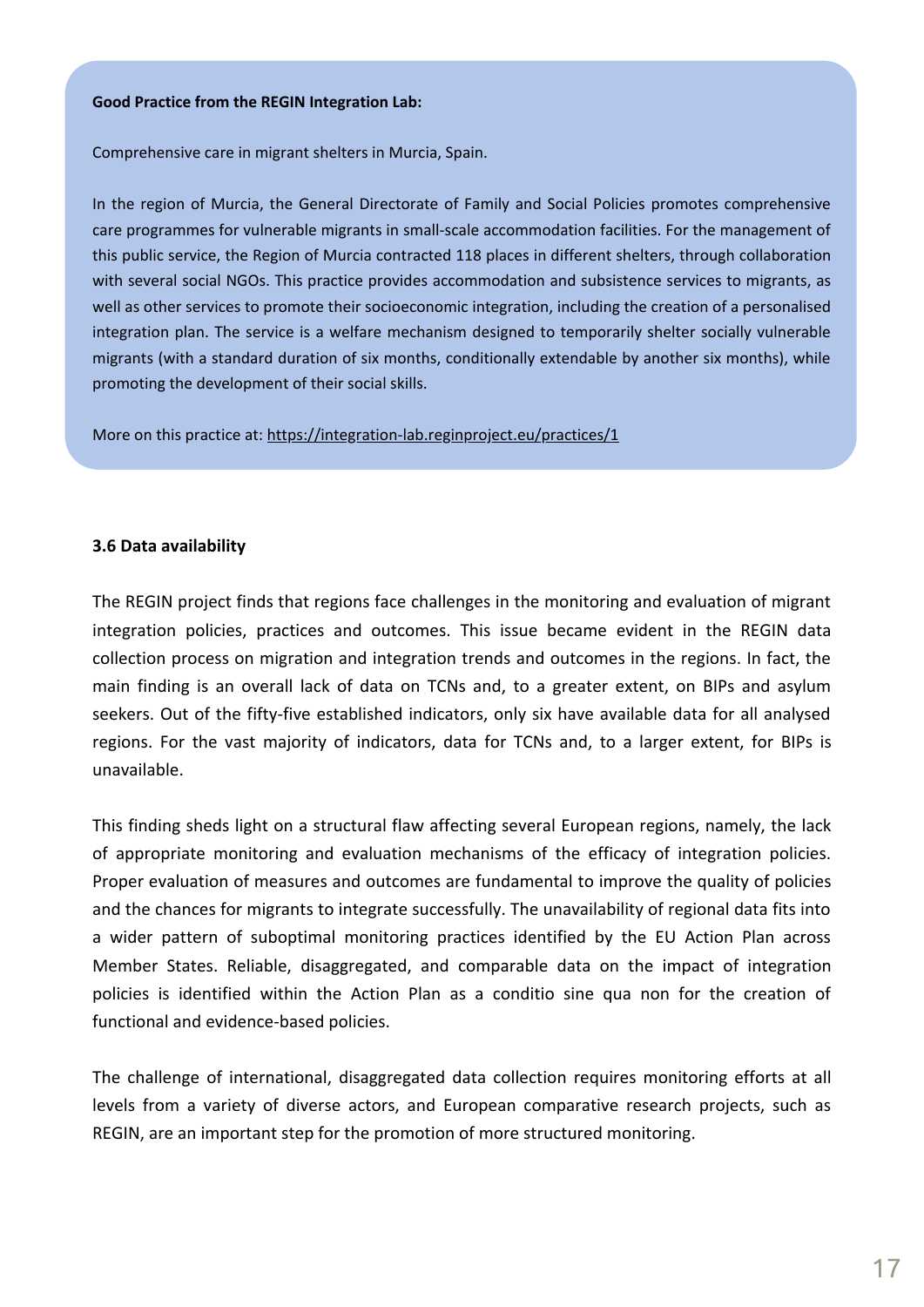# **4. Conclusions and recommendations**

Overall, this report reveals how, in terms of migrant integration and inclusion policies on a regional level, the most favourable conditions can be found in relation to the areas of health and education, while employment, housing and vocational training emerge as dimensions with the least favourable conditions. In terms of governance, the set of actors involved on integration matters is part of a multi-level framework composed of different stakeholders that operate both inside and outside the regional administrative structure. However, the active participation in governance mechanisms of external stakeholders, such as national administrative units, migrantled associations, as well as employer and employee organisations is still very sporadic. Cooperation among regional legislative and administrative bodies is also not systematic across the 25 REGIN regions.

The Action Plan represents a crucial opportunity to improve regional policies and governance on integration. The following recommendations, based on REGIN findings, outline how both regions and the European Commission can take advantage of the Action Plan to close the policy gaps that persist in integration policies for migrants across Europe:

### **Recommendations for regions within the EU:**

- Increase the support that regions provide to local authorities for the integration and inclusion of migrants;
- Ensure regular and systematic representation and consultation of migrants and NGOs in the policy decision-making process;
- Adopt comprehensive migrant and refugee integration strategies which include a wide set of elements such as rationales, goals, actions, budgets and coordination structures;
- Develop a clear framework to implement, monitor and evaluate an integrated integration strategy;
- Define precise indicators to measure progress in the achievements of the objectives set by the strategy;
- Provide long-term and sustainable funds and in-kind support for local actors that support the integration of migrants and refugees;
- Promote campaigns and raise awareness of the positive contribution of migration and diversity to society;
- Increase cooperation with other regions and jointly formulate and develop measures.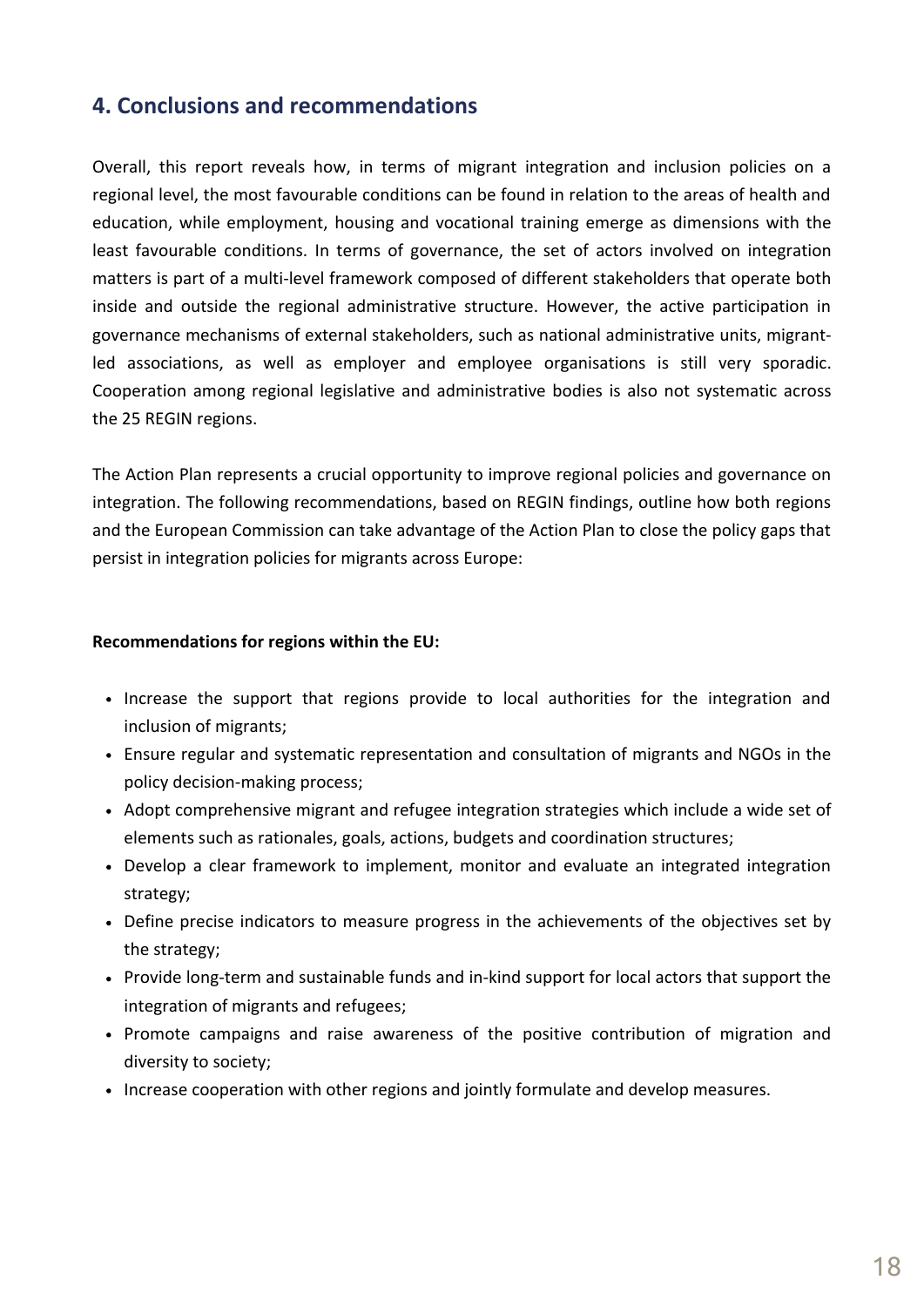## **Recommendations for the EU Commission:**

- Devote more attention to sectoral areas not individually addressed in the Action Plan, such as language, social security, culture and religion;
- Develop more specific and targeted recommendations for regional and local administrations;
- Improve the support provided to regional and local administrations for accessing EU funds;
- Define precise indicators to measure progress in the achievement of the objectives set by the Action Plan in all its points.

## **Recommendations for EU Member States:**

- Promote multi-level coordination within national, regional and local offices on migrant integration matters;
- Include regional and local administration in the decision-making process on migrant integration;
- Promote and fund systematic and accurate data-collection practices on a national, regional and local level.